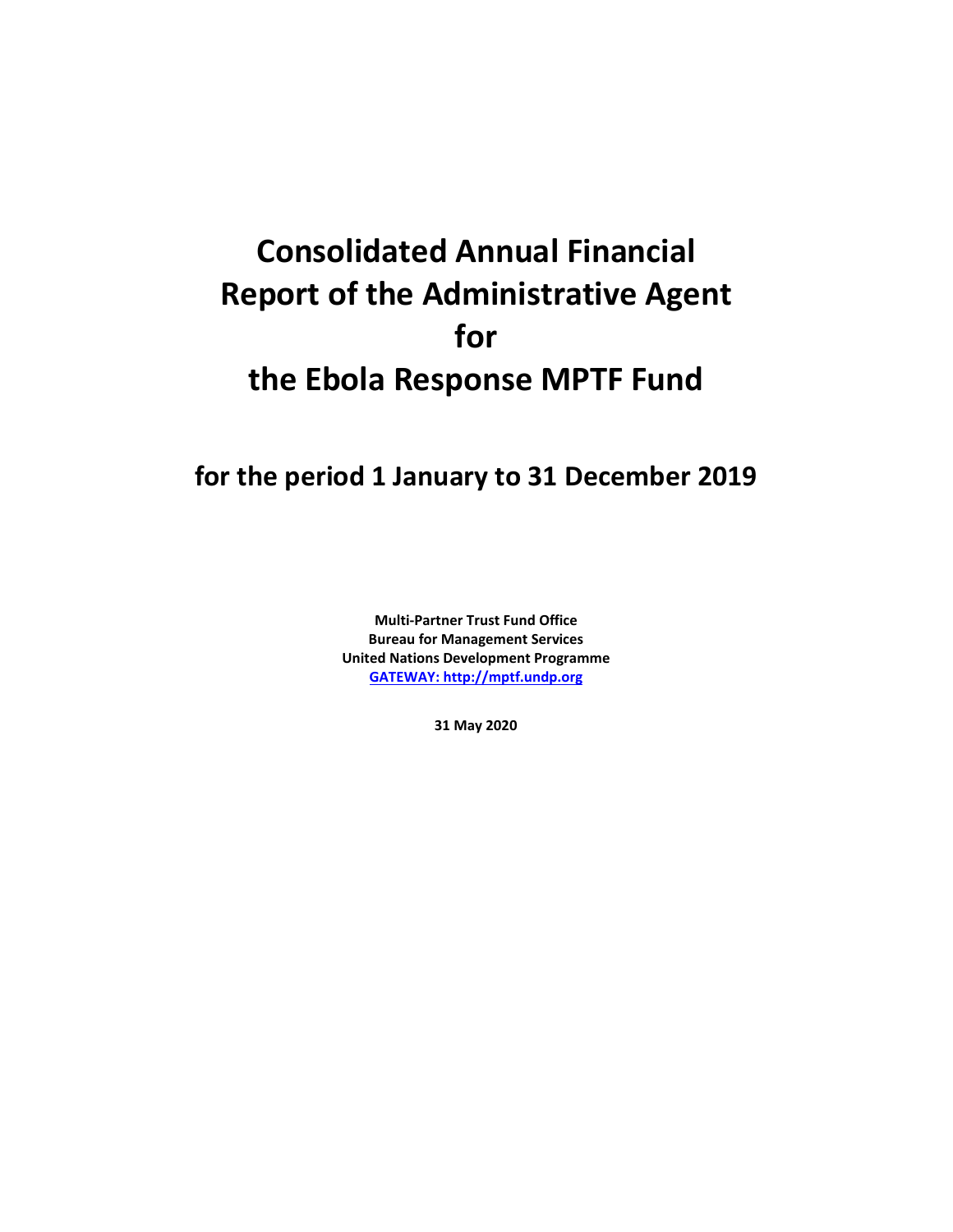#### **PARTICIPATING ORGANIZATIONS CONTRIBUTORS**



















## **WUNOPS**



Food and Agriculture Organization

International Civil Aviation Organization

International Labour Organization

International Organization for Migration



United Nations Development Programme

United Nations Population Fund



United Nations Children's Fund

UN Mission for Ebola Emergency



UNWOMEN





AUSTRALIA, Government of



BELGIUM, Government of



BOLIVIA, Government of



BRAZIL, Government of



CANADA, Government of



CHILE, Government of



CHINA, Government of



COLOMBIA, Government of



CYPRUS, Government of



CZECH REPUBLIC, Government of



DENMARK, Government of



ESTONIA, REPUBLIC OF, Government of



FINLAND, Government of



GEORGIA, REPUBLIC OF, Government of



GERMANY, Government of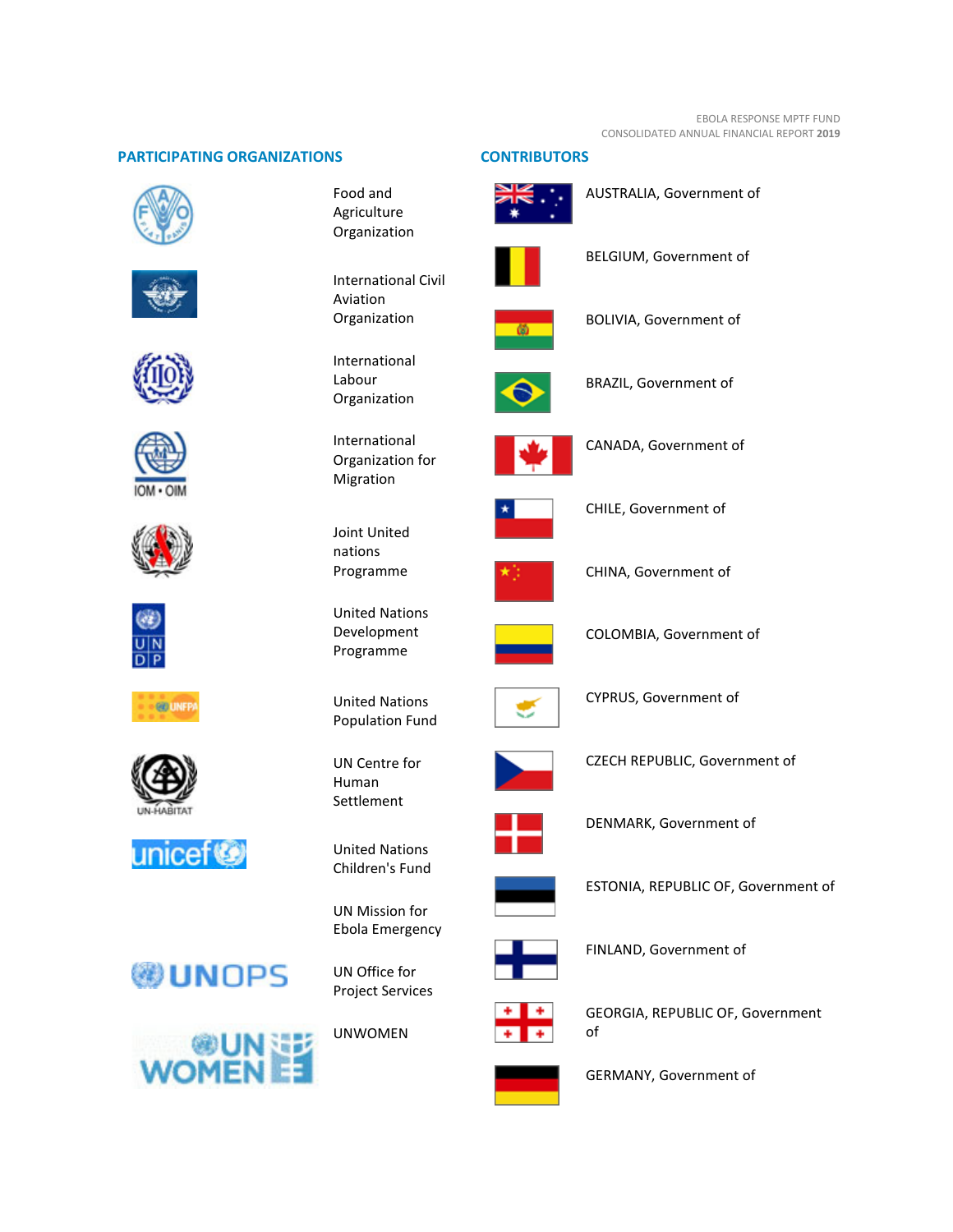

World Food Programme



GUYANA, Government of

World Health Organization



HOLY SEE



INDIA, Government of



IRISH AID



ISRAEL, Government of



JAPAN, Government of



KAZAKHSTAN, Government of



LATVIA, REPUBLIC OF, Government of



LUXEMBOURG, Government of



MALAYSIA, Government of

MALTA, Government of



MAURITIUS, Government of



MONTENEGRO, Government of



NEW ZEALAND, Government of

Non-profit Organization



NORWAY, Government of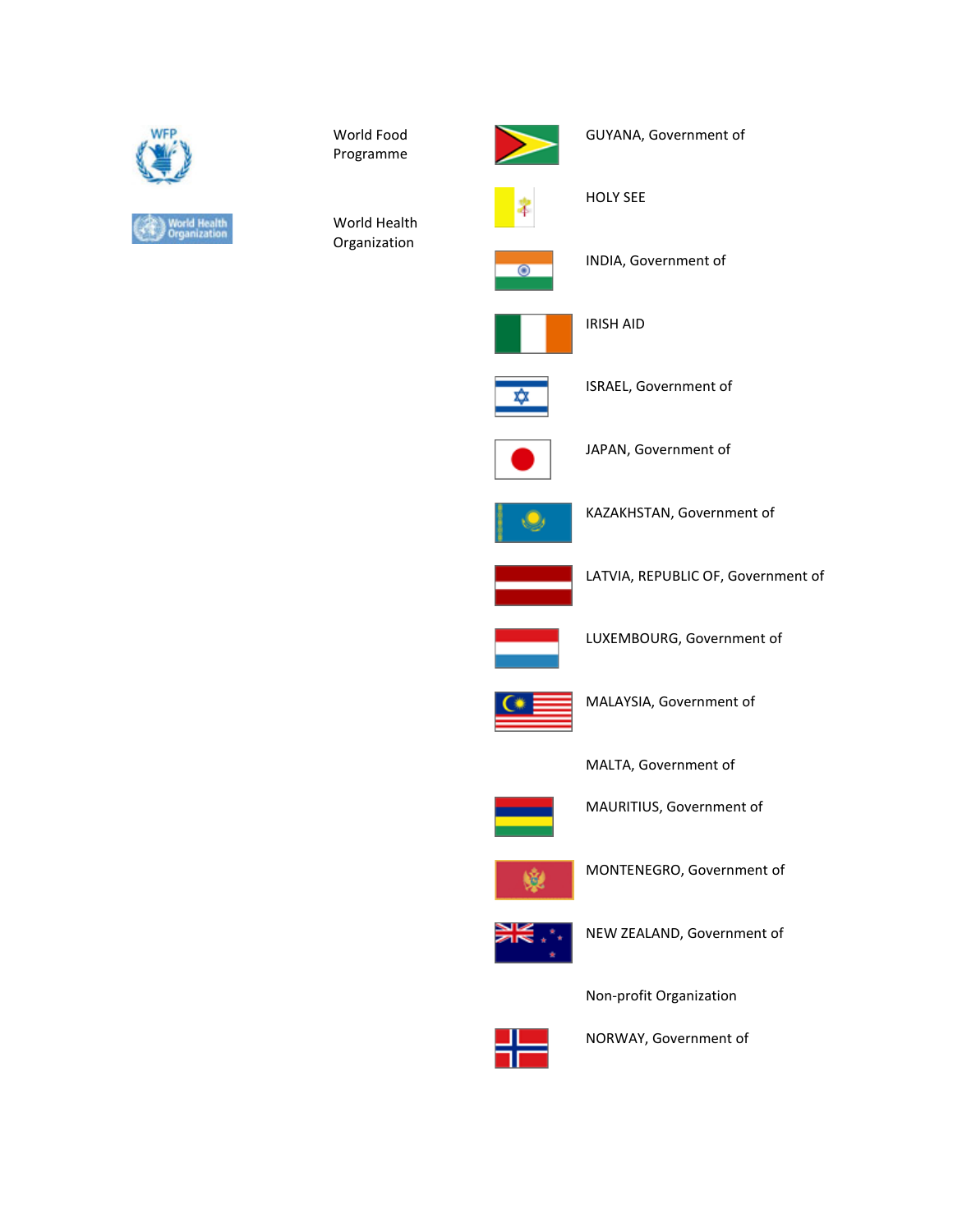

PERU, Government of



PHILIPPINES, Government of



PORTUGAL, Government of

PRIVATE SECTOR



REPUBLIC of KOREA, Government of



ROMANIA, Government of

Royal Charity Org. Bahrain



RUSSIAN FEDERATION, Government of



SWEDISH INT'L DEVELOPMENT COOPERATION



SWISS AGY FOR DEVELOPMENT & COOPERATION



TOGO, Government of



TURKEY, Government of

UN Foundtn/UN Partnrshp Office



UNITED KINGDOM, Government of



VENEZUELA, Government of

Volvo Group